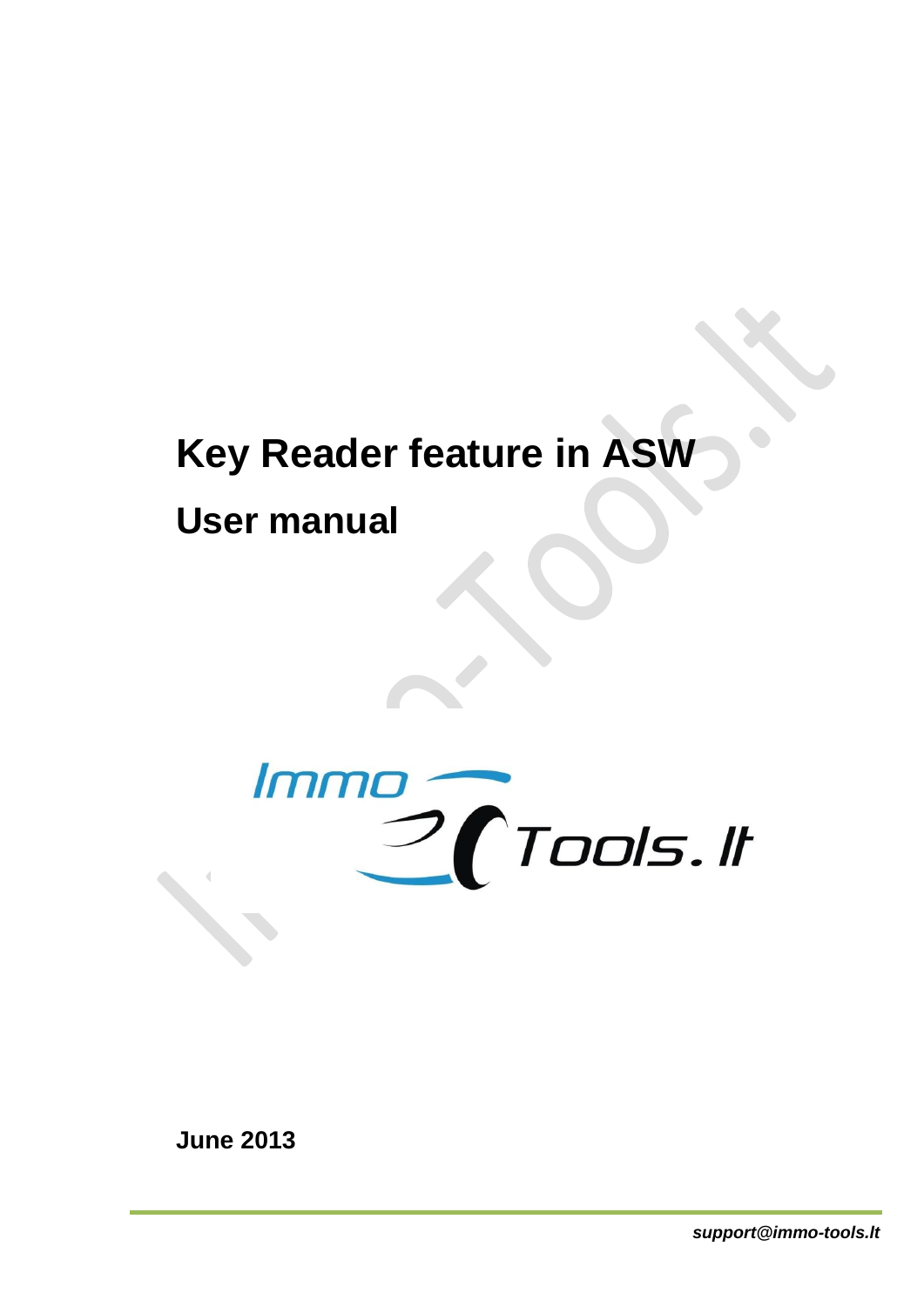#### **1. Introduction**

Starting from V2.83, ASW software incorporates transponder key data read function for **EFI TECHNOLOGY** CDI units. Transponder data is captured from key in the ignition lock by **K-Line**. This feature can be really useful for customers that have no transponder reader and therefore have no possibility to write key data directly to the memory dump of CDI or immobilizer control unit. Now any **EFI TECHNOLOGY** CDI unit can serve as a simple key reader for TEMIC-11 transponders. Transponder data that has been read using reader, based on the **EFI TECHNOLOGY** CDI, can be programmed into memory of any CDI or immobilizer unit manufactured by any other manufacturer where TEMIC-11 is used.

#### **2. How to connect**

K-Line in the most of **EFI TECHNOLOGY** CDIs (non EURO3) is located in the middle of 3-pin immobilizer antenna connector, as you can see in the connection manual. This pin became inaccessible when antenna connector is connected. This can be simply solved by using a short piece of wire: strip its insulation for about 1cm, insert into place of middle pin of connector and bend it. This will assure reliable connection. Refer to connection manual when connecting power supply "on-thebench".



Scooters with EURO3 CDI **AC19I** / **AC20I** / **AC25I** / **AC32I** have diagnostic connector – connect green wire of **ASW** to this connector (see connection manual).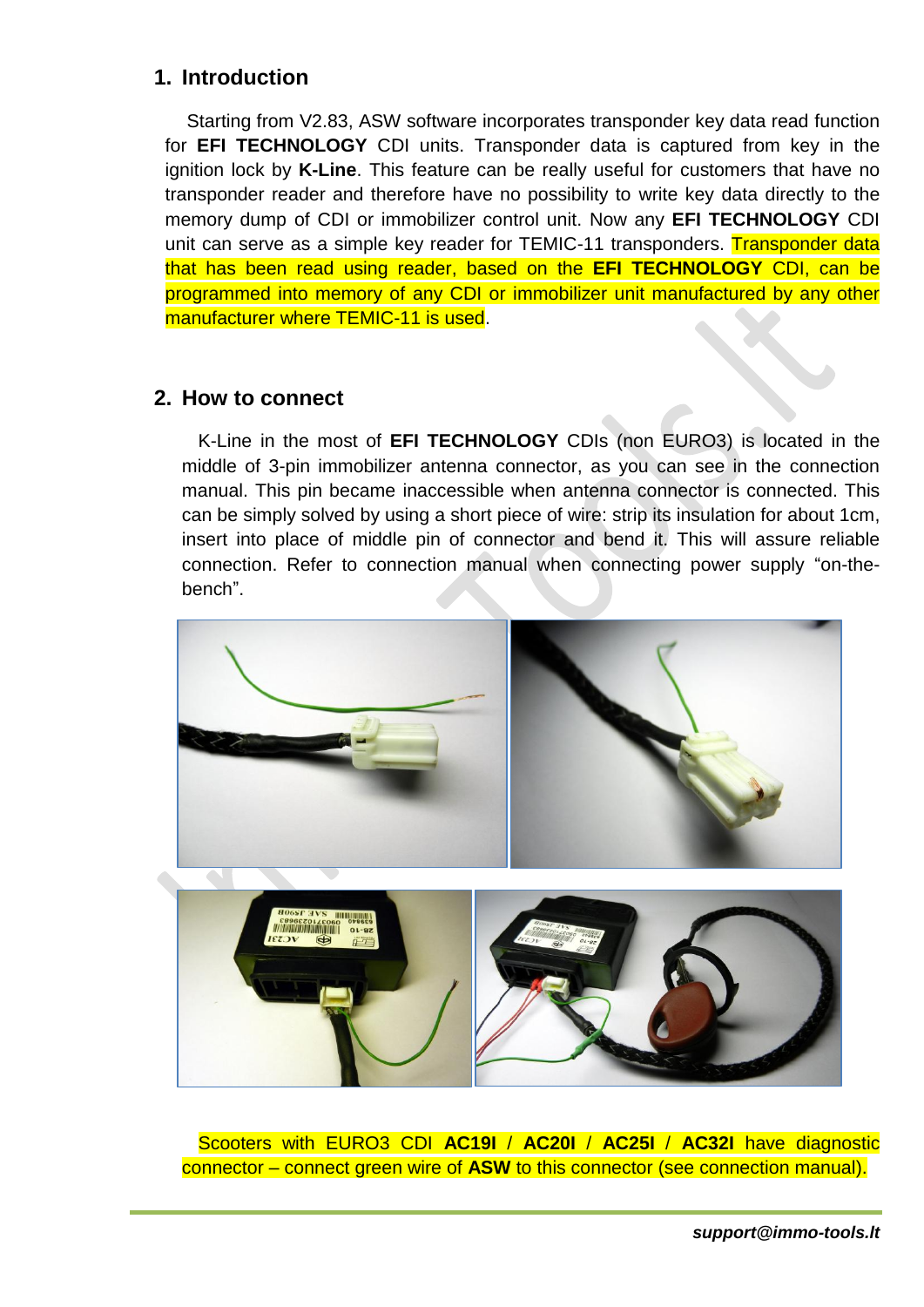## **3. Reading the key**

Insert key you want to read into ignition lock of a scooter and turn ignition to ON. Place key in the antenna ring if reading "on-the-bench" or if key doesn't fit the lock.



Start **ASW** application and select **EFI TECHNOLOGY** in the system type selection. It is not necessary to select exact system type – transponder read procedure is same for all types of **EFI TECHNOLOGY** CDIs.



Press button with a key pictogram to read transponder data:



**NOTE**: cycle ignition OFF/ON before to read next key.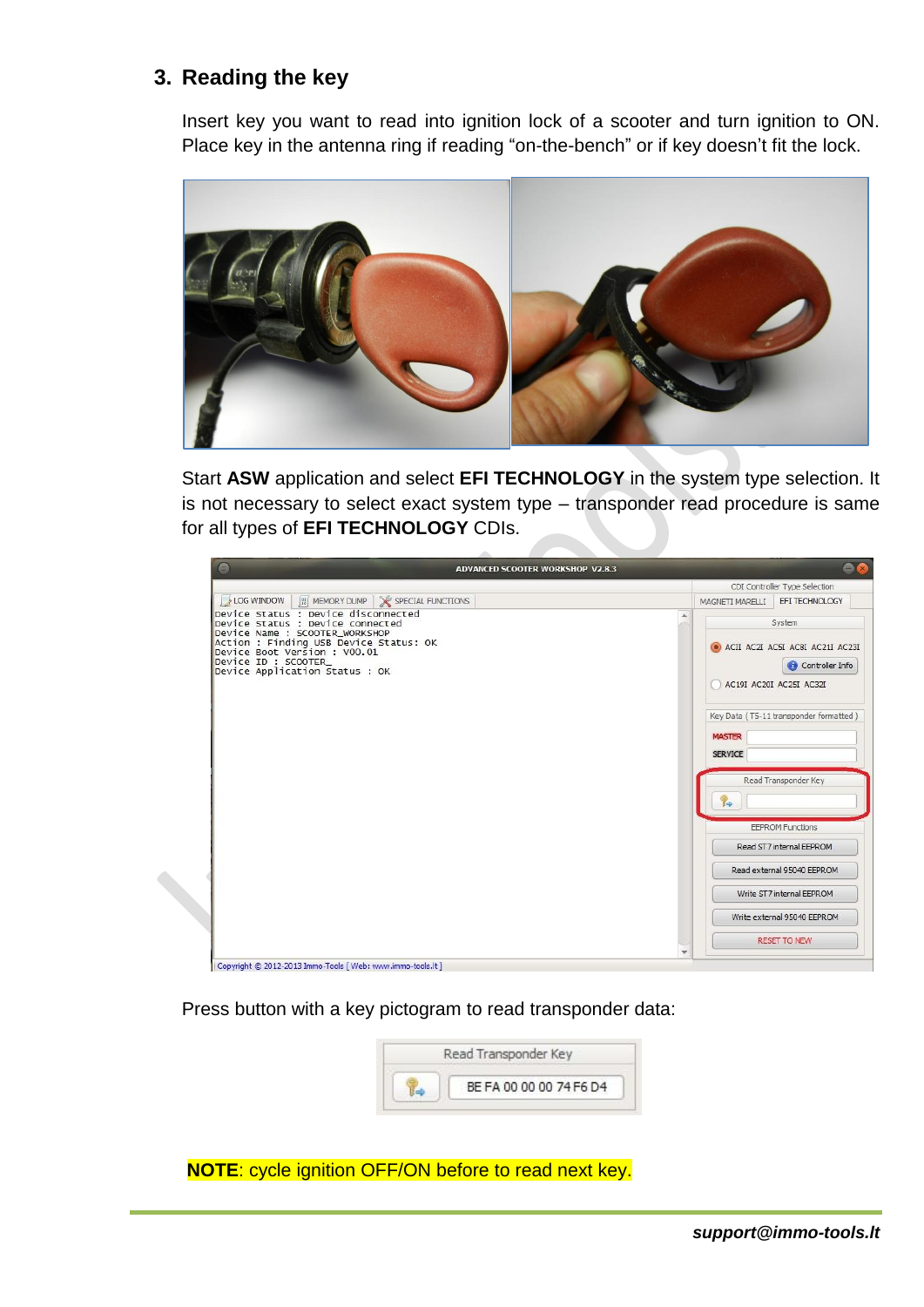## **4. Transferring transponder data to the file**

Transponder data can be copied to the desired file easily, after key has been read. Press right mouse button in the transponder data field:



Select **Copy All** for MIU controllers, select **Copy last 6 bytes** for most controllers where 6 bytes of key data is stored. Data will be copied into the clipboard.

Select 6 or 8 bytes of key data in the memory dump: 6 bytes if **Copy last 6 bytes** has been used to copy, 8 bytes if **Copy All**. Right click with mouse on a selection and press **Paste**.



Data will be transferred to the memory dump. Select key data block and right-click on it to calculate CRC. Fix CRC value in the file. Now you can write this file into memory of CDI controller - transponder key has been assigned!



*support@immo-tools.lt*